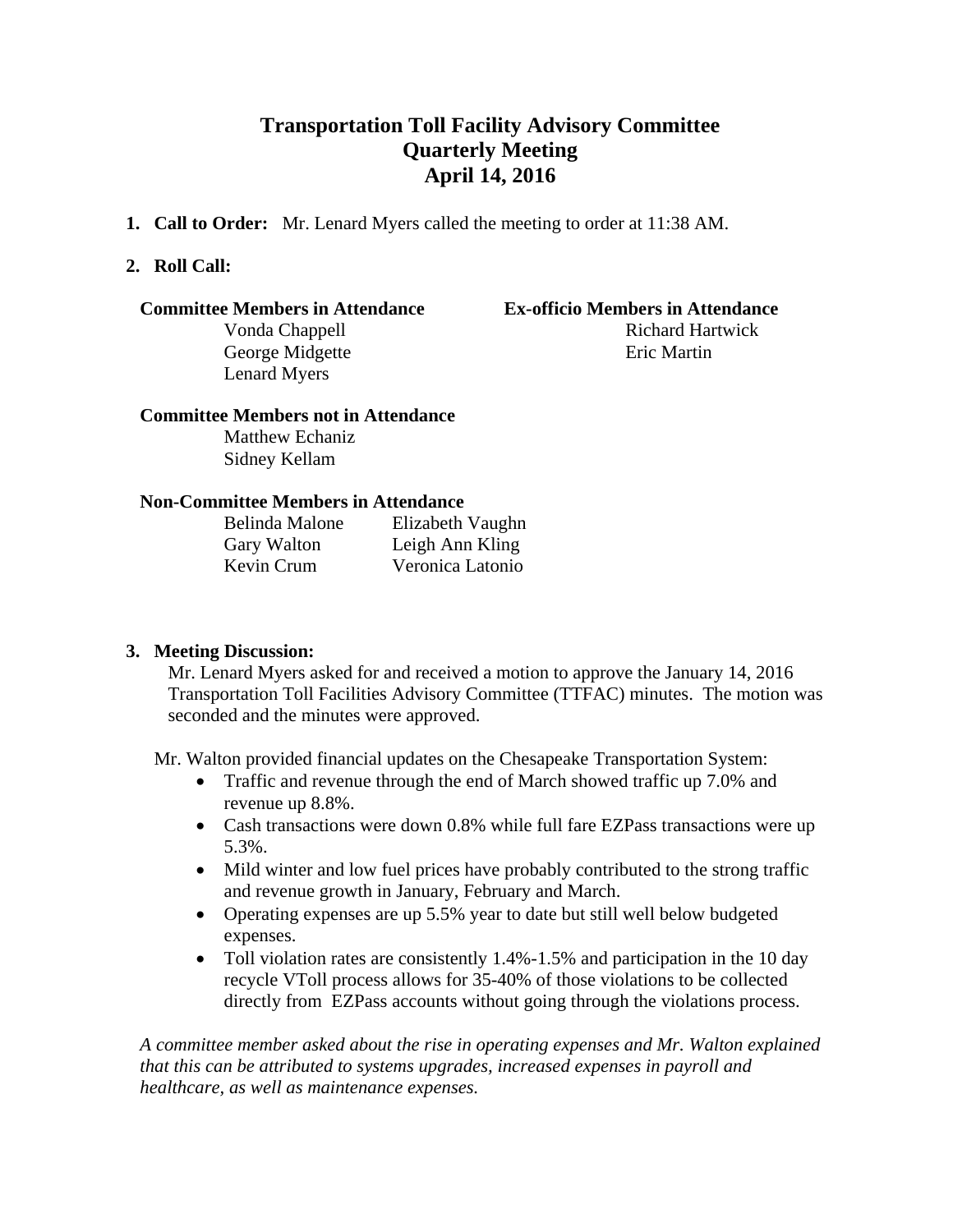Mr. Walton provided a Dominion Boulevard update:

- Dominion Boulevard is scheduled to open April 2017, but may actually be open as early as this fall.
- The southbound section is approximately 70% complete.
- The southbound bridge is approximately 70% complete.
- Ramp over Great Bridge Blvd., I-64 and Route 168 is 100% complete.
- Bainbridge Boulevard ramps are 100% complete.
- Overpass ramps at Cedar Road are at 87% complete.
- Great Bridge Boulevard section is 85% complete.
- The overall project is 84% complete, 76% of the contract days have elapsed, and the budget is at 84%.
- The toll system company, Kapsch, performed system tests in April. Test reports have not been released at this time.

Mr. Martin added that geotechnical activities have been completed and no further action should be needed barring adverse weather. With the completion of equipment testing and back office testing it is anticipated that all construction will be completed and the road should open between September and December of 2016.

There will be a minimum of a one month test period for the toll system so that all toll processing equipment is properly working before actually collecting tolls. When the original toll schedule was established, it was based on a toll system that counts vehicle axles; however, upon commencement of the toll system design, newer tolling technology and placement of the toll system resulted in a classification based toll system design. The toll system will include five different vehicle classifications: a motorcycle, an automobile, an automobile towing a vehicle, small delivery type truck and a tractor trailer. Steer Davies Gleave (SDG), the traffic and revenue consultant, will provide modeling to revise the toll schedule from an axle based toll schedule to a classification based toll schedule.

*A committee member asked if this change will require another public hearing. Mr. Martin explained that it will have to go to City Council but was uncertain if a public hearing would be required (Mr. Walton agreed to follow up and it was later determined that a public hearing would be needed.). Mr. Hartwick explained that it will probably require City Council action and the public would have the opportunity to comment on the agenda item.* 

Mr. Walton announced that United Bridge Partners will be the back office vendor for Dominion Blvd. and indicated they are currently working through the finalization of the back office business rules. In addition, once the back office business rules and the financial business rules are complete they will be tested during the same time period the roadway equipment will be tested to ensure all systems work together.

*A committee member asked if the accelerated pace of the Dominion Blvd. project required the Expressway to delay planned building modifications to the Chesapeake Expressway Administrative Building. Mr. Walton explained that the reason for the delay this past winter/spring was that construction could have potentially stretched into peak season and that would negatively impact the Expressway business office. Construction activities during*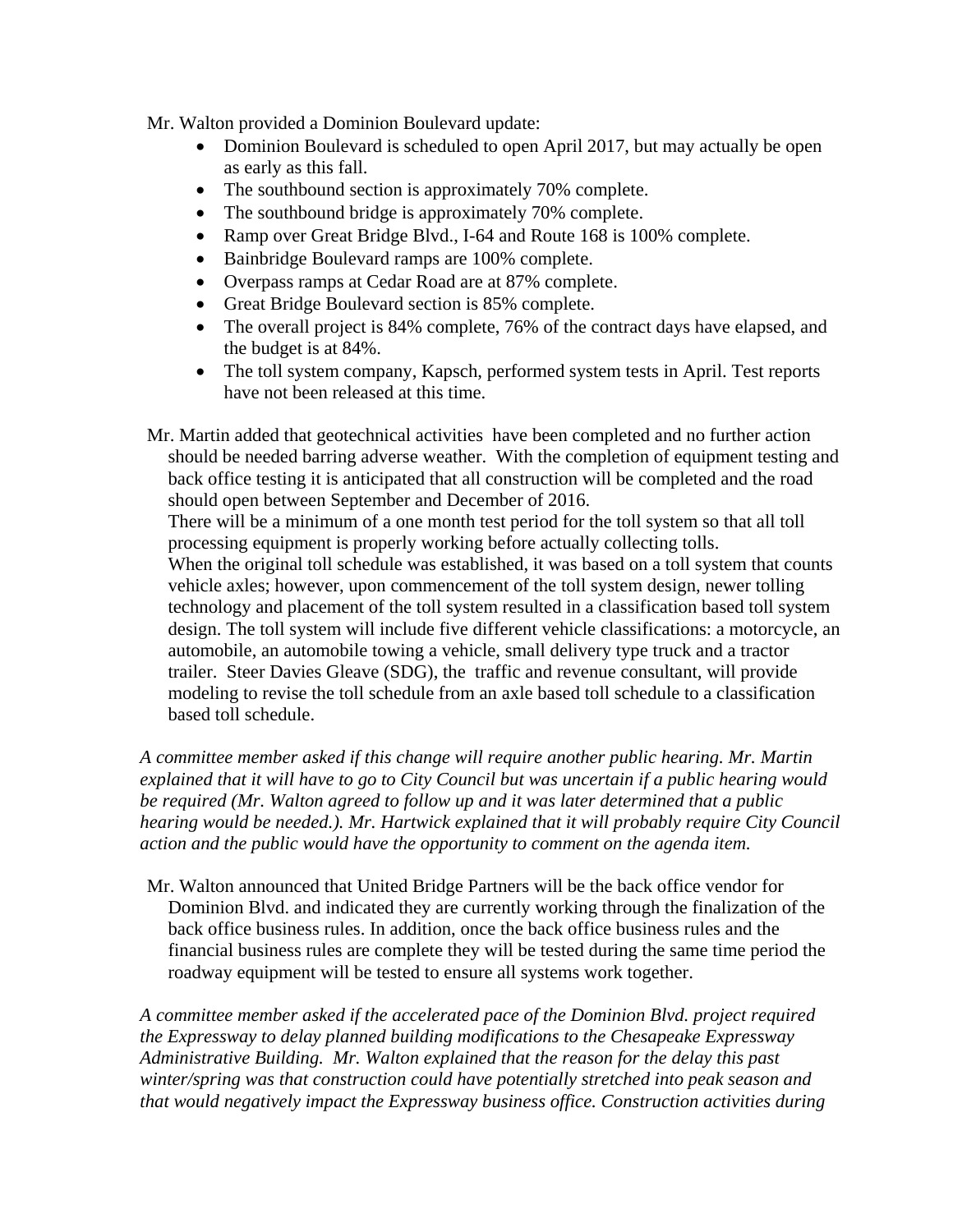*the slowest part of the year are desired to minimize the impact on operations and customer service. The Dominion Blvd. project should have no impact on the Administrative Building modification project.* 

*A committee member asked what the speed limit will be once Dominion Boulevard opens. Mr. Martin answered that while it is not finalized as of yet. (It has since been confirmed that the speed limit on Dominion Boulevard will be 55 MPH).* 

Mr. Walton spoke about the financial health of the Expressway:

- Standard and Poor's confirmed the BBB rating for the CTS. They reported the financial outlook of CTS as stable.
- R&R Inspections (2016) are under way and should be completed soon. The Administrative modifications for the Expressway were tabled until this coming fall/winter.
- Steer Davies Gleave (Traffic and Revenue Consultant) has been tasked with providing the following items:
	- o Dominion Boulevard toll rate revision.
	- o Chesapeake Expressway-toll forecast update will take place after peak season.
	- o CTS forecast update will take place after the completion of Dominion Blvd.
- Mr. Walton spoke about House Bill 1069 which was introduced in the Virginia legislature and is directly related to toll facilities:
	- There is a \$2200.00 cap on the fees for the initial court appearance. There is a modification on the fees and penalties that can be levied.
	- They have also modified the time frame in which action may be taken with violators. There is a mandatory 10 day recycle process to be implemented at all VA toll facilities. There is also a provision in the bill that toll facilities must notify VDOT within 96 hours of unpaid transactions. This will be difficult for the Expressway on long holiday weekends such as Thanksgiving as the administrative offices are closed, but the Expressway staff will work with EZPass to insure the notification requirement is met.

Mr. Walton also spoke about the following items:

- The Expressway will be implementing the Optical Character Recognition (OCR) function on the toll system to automatically process violations that meet the OCR confidence level threshold so that the office manual review process will be streamlined.
- Congress has mandated National Interoperability requirements which will establish new requirements related to Electronic Toll Collection. These requirements will ultimately mean that the toll facilities will be required to read all transponders that meet the 2 or 3 selected standards. At this time, there is no national standard. This will require changes in toll card readers and back office procedures to collect the proper tolls when the inoperability standards are adopted.